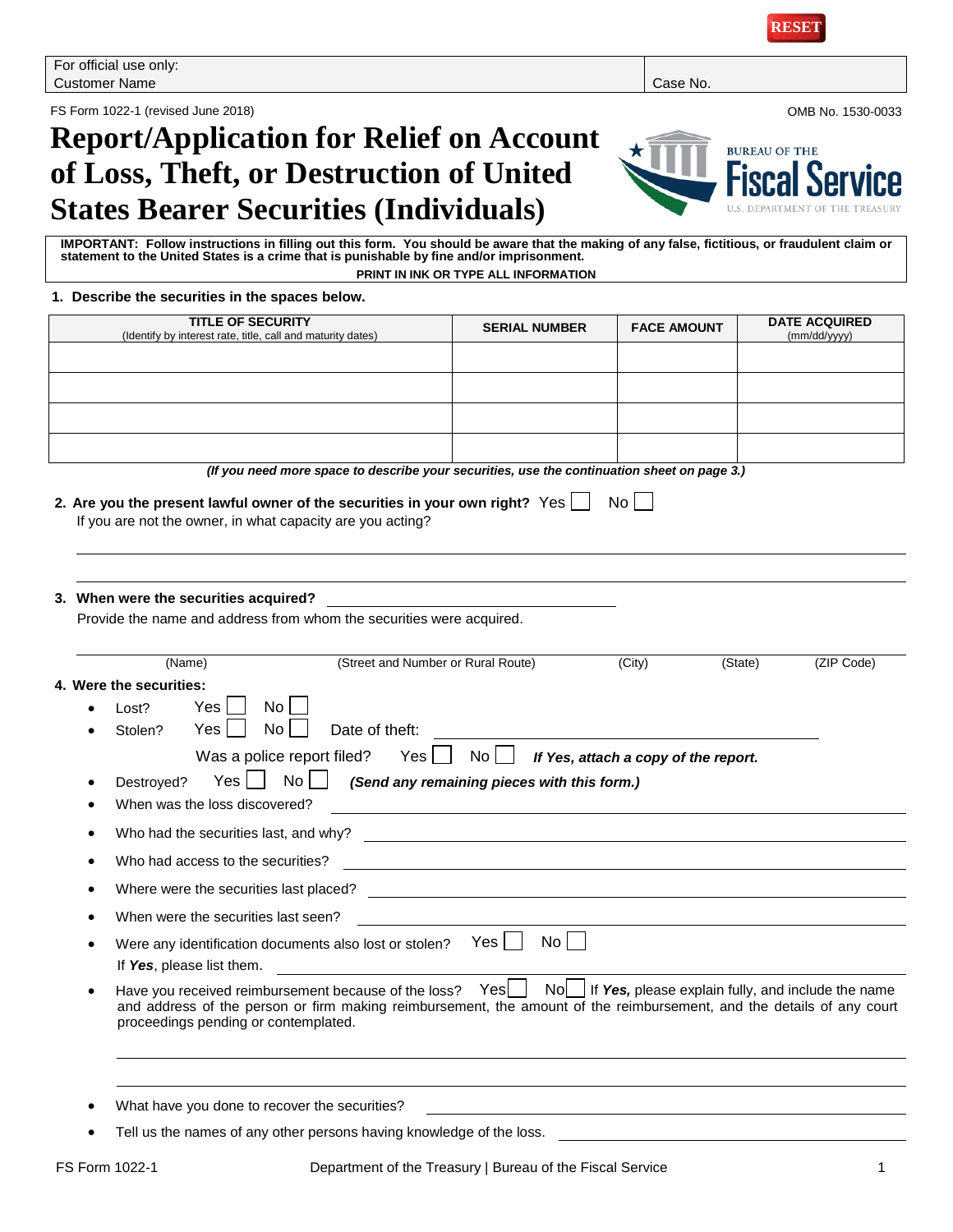### **5. If you have been appointed legal representative:** *(See Item 5 in the Instructions.)*

- What is your legal capacity?
- Are you court-appointed? Yes  $\Box$  No **6. Taxpayer Identification Number: or** (Social Security Number) (Employer Identification Number) Under penalty of perjury, I certify that:
	- 1. The above taxpayer identification number is my correct taxpayer identification number (or I am waiting for a number to be issued to me), **and**
	- 2. I am not subject to backup withholding because **(a)** I am exempt from backup withholding, or **(b)** I have not been notified by the Internal Revenue Service (IRS) that I am subject to backup withholding as a result of a failure to report all interest or dividends, or **(c)** I have been notified by the Internal Revenue Service that I am no longer subject to backup withholding, **and**
	- 3. I am a U.S. person (including a U.S. resident alien).

**(Instructions -** You must cross out Item **2** above if you have been notified by the IRS that you are currently subject to backup withholding because you have failed to report all interest and dividends on your tax return.)

### **SIGNATURE AND CERTIFICATION**

I certify that I do not have possession or control of any of the securities described in Item 1 and that I do not have any further information in regard to where they are or what became of them.

I petition the Secretary of the Treasury for relief as authorized by law, and if such relief is granted, hereby acknowledge that the original securities shall thereupon become the property of the United States. Upon the granting of relief, I assign all my right, title, and interest in the original securities to the United States and hereby bind myself, my heirs, executors, administrators, successors and assigns, jointly and severally: (1) to surrender the original securities to the Department of the Treasury should they come into my/our possession; (2) to hold the United States harmless on account of any claim by any other parties having, or claiming to have, interests in these securities; and (3) upon demand by the Department of the Treasury, to indemnify unconditionally the United States and to repay to the Department of the Treasury all sums of money which the Department may pay on account of the redemption of these original securities, including any interest, administrative costs and penalties, and any other liability or losses incurred as a result of such redemption.

|                                                  | You must wait until you are in the presence of a certifying officer to sign this form.                                   |                                    |                                             |                            |            |
|--------------------------------------------------|--------------------------------------------------------------------------------------------------------------------------|------------------------------------|---------------------------------------------|----------------------------|------------|
| Sign Here:                                       |                                                                                                                          |                                    |                                             |                            |            |
|                                                  | (Signature)                                                                                                              |                                    | (Print Name)                                |                            |            |
|                                                  |                                                                                                                          |                                    |                                             |                            |            |
| <b>Home Address</b>                              |                                                                                                                          | (Number and Street or Rural Route) |                                             | (E-Mail Address)           |            |
|                                                  |                                                                                                                          |                                    |                                             |                            |            |
|                                                  | (City)                                                                                                                   | (State)                            | (ZIP Code)                                  | (Daytime Telephone Number) |            |
|                                                  | Certifying Officer - The individual must sign in your presence. Complete the certification and affix your stamp or seal. |                                    |                                             |                            |            |
| I CERTIFY that                                   | whose identity is known or was $\qquad \qquad \qquad$ , whose identity is known or was                                   |                                    |                                             |                            |            |
| proven to me, personally appeared before me this |                                                                                                                          |                                    | day of                                      | $(Month)$ ,                |            |
|                                                  |                                                                                                                          |                                    |                                             |                            | (Year)     |
| at<br>(City)                                     | (State)                                                                                                                  |                                    | , and signed this form.                     |                            |            |
|                                                  | (OFFICIAL STAMP<br>OR SEAL)                                                                                              |                                    | (Signature and Title of Certifying Officer) |                            |            |
|                                                  |                                                                                                                          |                                    | (Number and Street or Rural Route)          |                            |            |
|                                                  |                                                                                                                          |                                    | (City)                                      | (State)                    | (ZIP Code) |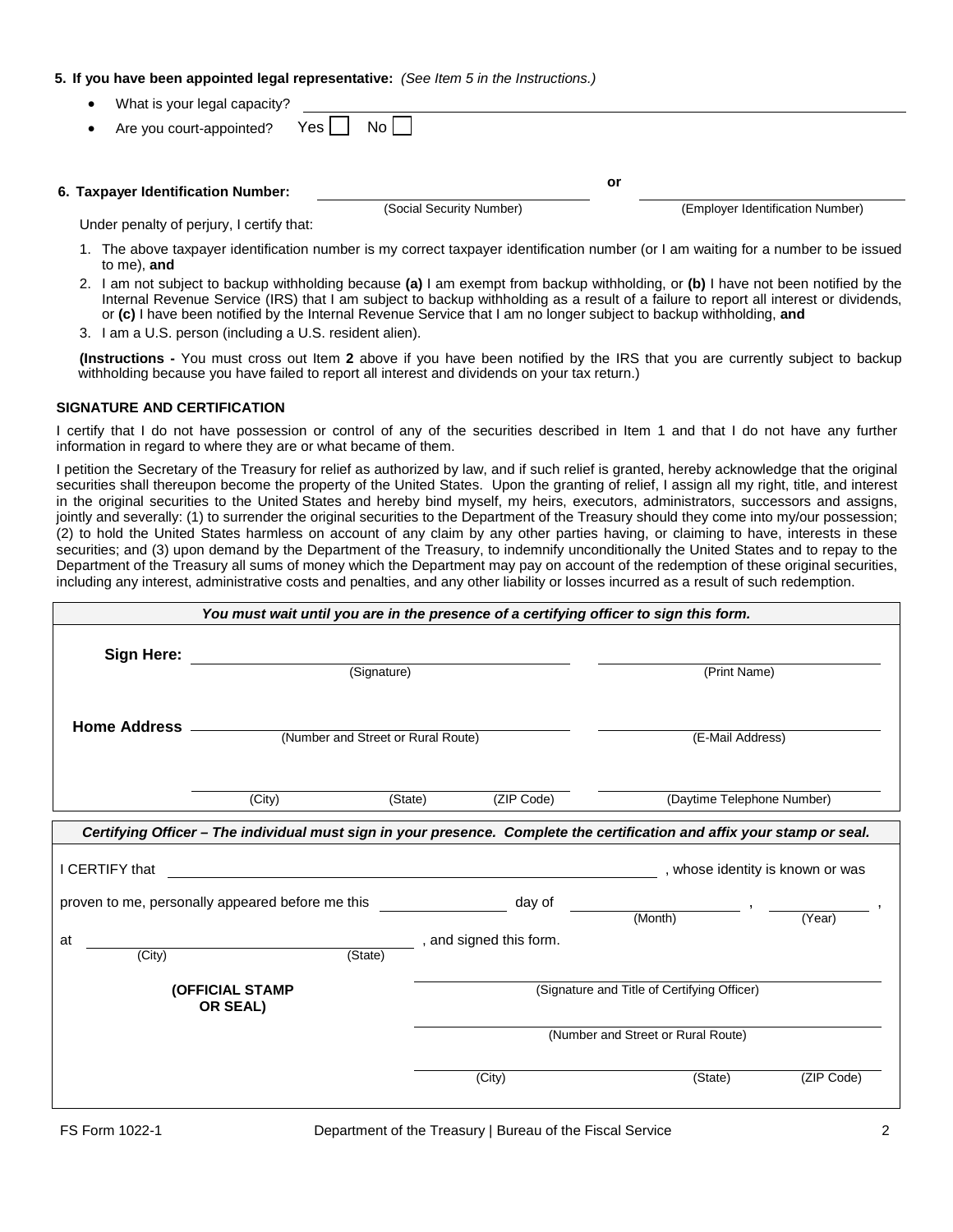## **Continuation of description of securities in Item 1:**

| TITLE OF SECURITY<br>(Identify by interest rate, title, call and maturity dates) | <b>SERIAL NUMBER</b> | <b>FACE AMOUNT</b> | DATE ACQUIRED |
|----------------------------------------------------------------------------------|----------------------|--------------------|---------------|
|                                                                                  |                      |                    | (mm/dd/yyyy)  |
|                                                                                  |                      |                    |               |
|                                                                                  |                      |                    |               |
|                                                                                  |                      |                    |               |
|                                                                                  |                      |                    |               |
|                                                                                  |                      |                    |               |
|                                                                                  |                      |                    |               |
|                                                                                  |                      |                    |               |
|                                                                                  |                      |                    |               |
|                                                                                  |                      |                    |               |
|                                                                                  |                      |                    |               |
|                                                                                  |                      |                    |               |
|                                                                                  |                      |                    |               |
|                                                                                  |                      |                    |               |
|                                                                                  |                      |                    |               |
|                                                                                  |                      |                    |               |
|                                                                                  |                      |                    |               |
|                                                                                  |                      |                    |               |
|                                                                                  |                      |                    |               |
|                                                                                  |                      |                    |               |
|                                                                                  |                      |                    |               |
|                                                                                  |                      |                    |               |
|                                                                                  |                      |                    |               |
|                                                                                  |                      |                    |               |
|                                                                                  |                      |                    |               |
|                                                                                  |                      |                    |               |
|                                                                                  |                      |                    |               |
|                                                                                  |                      |                    |               |

*(If you need more space to describe your securities, use a continuation sheet and attach it to the form.)*